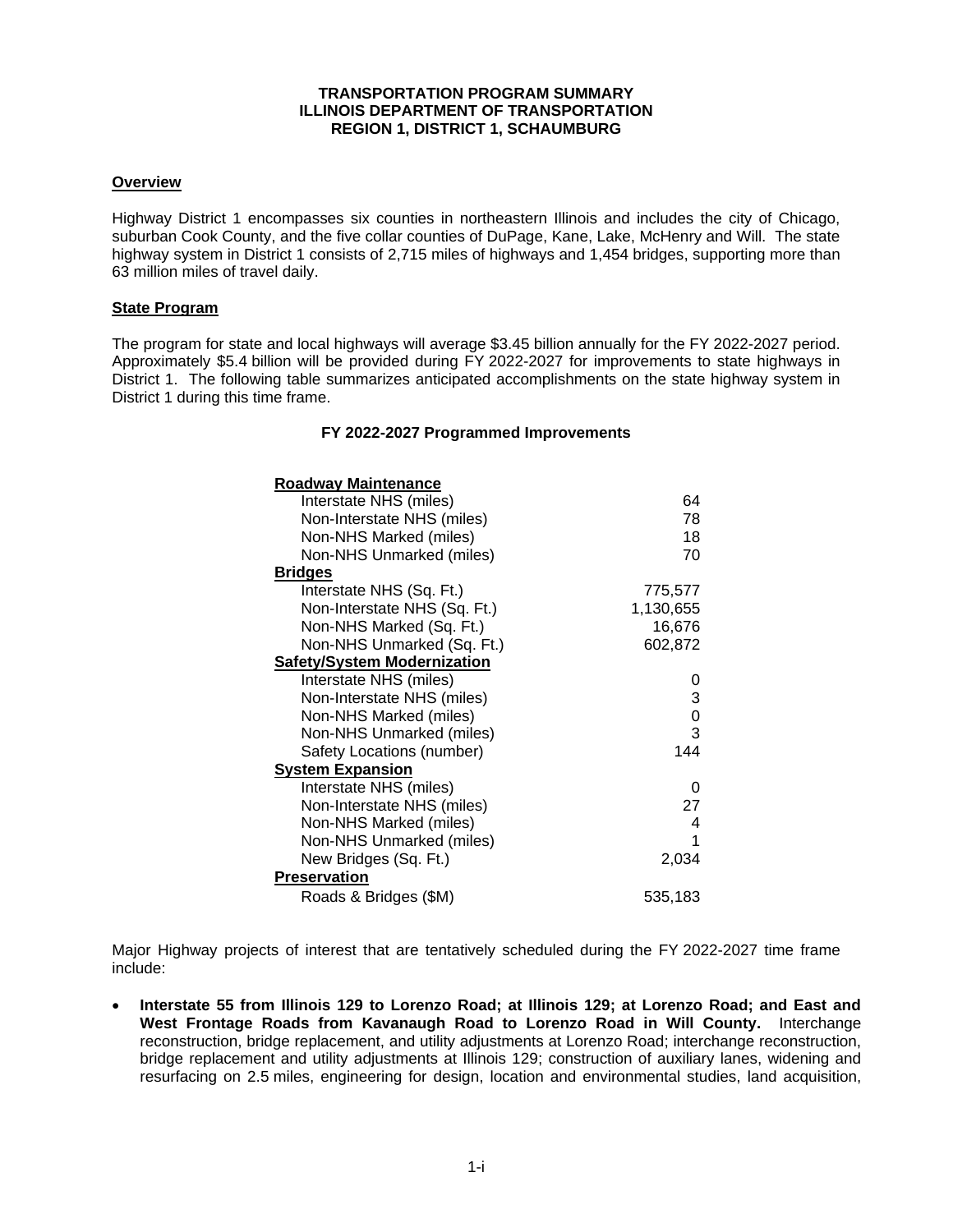construction engineering, and utility adjustments from Illinois 129 to Lorenzo Road; and reconstruction of the east and west frontage roads from Kavanaugh Road to Lorenzo Road are programmed during FY 2022-2027 at an estimated total cost of \$144.3 million. Of this total, \$3.9 million is included in FY 2022 for engineering for design, location and environmental studies and land acquisition.

- **Interstate 55 at Airport Road/Lockport Road and at Illinois 126 in Romeoville.** Interchange construction at Airport Road/Lockport Road and at Illinois 126, bridge replacements, bridge widening, engineering for contract plans, land acquisition, construction engineering, and utility adjustments are programmed during FY 2022-2027 at an estimated total cost of \$181.4 million. Of this total, \$11.3 million is included in FY 2022 for engineering for contract plans and land acquisition.
- **Interstate 55 at Illinois 43 in Forest View.** Bridge replacement, engineering for contract plans, land acquisition, and construction engineering are programmed during FY 2023-2027 at an estimated cost of \$41.1 million. *This project has been approved for Illinois Special Bridge Program funding.*
- **Interstate 80 from Ridge Road to US 30 (Lincoln Highway) in Joliet, New Lenox, and Minooka.** Reconstruction for 16 miles, replacement of two bridges over the Des Plaines River, construction of auxiliary lanes at the interchanges within the project limits, as well as various bridge work along the entire corridor, including multiple bridge replacements. In addition, bridge superstructures, bridge replacements, bridge widening, reconstruction, bridge repairs, construction engineering, and a railroad flagger are programmed for westbound structures from Illinois 53 (Chicago Street) to Rowell Avenue. Also included along the entire corridor is engineering for contract plans, construction engineering, utility adjustments, and railroad flaggers. The estimated total cost of the programmed work within this corridor during FY 2022-2027 is \$1.1 billion. Of this total, \$72.2 million is included in FY 2022 for shoulder reconstruction from Ridge Road to River Road, replacement of the structure carrying Shepley Road over Interstate 80, as well as engineering for contract plans and construction engineering for the entire corridor.
- **Interstate 80 (EB) at Interstate 294 (NB) in Hazel Crest.** Bridge replacement, engineering for contract plans, land acquisition, and construction engineering are programmed during FY 2023-2027 at an estimated cost of \$27.6 million. *This project has been approved for Illinois Special Bridge Program funding.*
- **Interstate 90/94 at Interstate 290/Congress Parkway (Jane Byrne Interchange) in Chicago**. Bridge painting (of new steel), landscaping, miscellaneous work, and construction engineering are programmed during FY 2022-2027 at an estimated cost of \$19.5 million. Of this total, \$9.7 million is included in FY 2022 for construction engineering. The FY 2023-2027 portion of the program includes \$9.8 million for bridge painting, landscaping, miscellaneous work, and construction engineering. The I-90/94 (Kennedy Expressway) and I-290 Jane Byrne Interchange in downtown Chicago has been identified as one of the nation's worst freight bottleneck locations. The Jane Byrne Interchange links the Dan Ryan Expressway (I-90/94) to the south, the Eisenhower Expressway (I-290) to the west, Congress Parkway to the east and the Kennedy Expressway (I-90/94) to the north. The interchange is congested for many hours of the day causing substantial backups in every direction. *Provides for efficient freight movement*.
- **Interstate 190 from Bessie Coleman Drive to Interstate 90 (Kennedy Expressway) in Chicago and Rosemont.** Reconstruction of 2.1 miles, a new interchange, construction of auxiliary lanes, eight bridge replacements, a new bridge, drainage improvements, construction engineering, retaining walls, lighting, utility adjustments, miscellaneous improvements, and a railroad flagger are programmed during FY 2023-2027 at an estimated cost of \$516 million.
- **Interstate 290 at Ogden Avenue in Chicago.** Bridge replacement, engineering for contract plans, land acquisition, and construction engineering are programmed during FY 2022-2027 at an estimated cost of \$22.8 million. Of this total, \$1.3 million is included in FY 2022 for engineering for contract plans and land acquisition. *This project has been approved for Illinois Special Bridge Program funding.*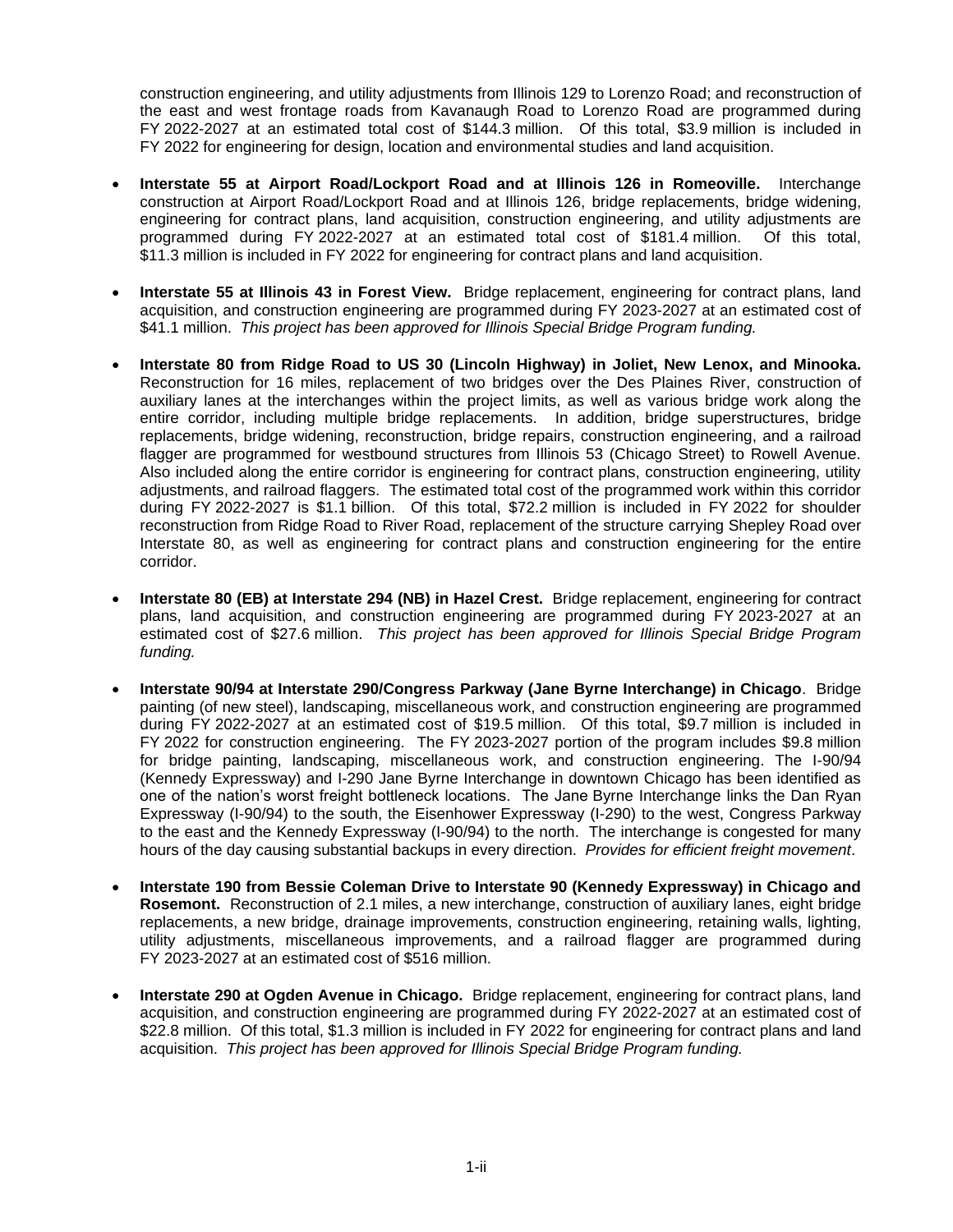- **Interstate 290 at Ashland Avenue in Chicago.** Bridge superstructure, land acquisition, and construction engineering are programmed during FY 2022-2027 at an estimated cost of \$13.7 million. Of this total, \$225,000 is included in FY 2022 for land acquisition. *This project has been approved for Illinois Special Bridge Program funding.*
- **Interstate 290 at Leavitt Street in Chicago.** Bridge superstructure, engineering for contract plans, land acquisition, and construction engineering are programmed during FY 2022-2027 at an estimated cost of \$11.8 million. Of this total, \$515,000 is included in FY 2022 for engineering for contract plans and land acquisition. *This project has been approved for Illinois Special Bridge Program funding.*
- **US 12/20/45 over Santa Fe Drive, Sanitary and Shipping Canal, I&M Canal, and ICG Railroad in Willow Springs.** New bridge decks, bridge repairs, lighting, scour mitigation, construction engineering, and a railroad flagger are programmed during FY 2022 at an estimated cost of \$25.9 million. *This project has been approved for Illinois Special Bridge Program funding.*
- **US 12/20/45 (95th Street) at Stony Island Avenue in Chicago.** Bridge replacement, railroad separation replacement, intersection reconstruction, lowering of the roadway, a pump station, lighting, construction engineering, utility adjustments, railroad engineering, and a railroad flagger are programmed during FY 2023-2027 at an estimated cost of \$81.7 million.
- **US 20 from west of Randall Road to east of Shales Parkway in Elgin.** Bridge replacements, new bridge decks, bridge superstructures, bridge widening, bridge repairs, noise barriers, channelization, safety improvements, construction of auxiliary lanes, construction engineering, utility adjustments, and a railroad flagger are programmed during FY 2023-2027 at an estimated cost of \$94.4 million. *This project has been approved for Illinois Special Bridge Program funding.*
- **US 41 (Skokie Highway) at Illinois 176 (Rockland Road) in Lake Bluff and North Chicago.** Interchange construction, interchange reconstruction, construction of auxiliary lanes, a new pump station and storm sewer, ADA improvements, construction engineering, utility adjustments, and a railroad flagger are programmed during FY 2022-2027 at an estimated cost of \$51.6 million. Of this total, \$7.9 million is included in FY 2022 for a new pump station and storm sewer, ADA improvements, construction engineering, and a railroad flagger.
- **US 52 (Jefferson Street) from River Road to Houbolt Road in Shorewood and Joliet.** Reconstruction, widening of the existing pavement and construction of additional lanes for 2.5 miles, bridge widening, turning lanes, culvert extension, bridge repairs, engineering for contract plans, land acquisition, construction engineering, and utility adjustments are programmed during FY 2022-2027 at an estimated cost of \$92.2 million. Of this total, \$5.3 million is included in FY 2022 for engineering for contract plans, and land acquisition.
- **Illinois 31 (Front Street) from south of Illinois 120 (Belvidere Road) to north of Illinois 176 (Terra Cotta Avenue) and at a drainage ditch four miles south of US 12 in McHenry, Prairie Grove, and Crystal Lake.** Reconstruction, widening of the existing pavement and construction of additional lanes for 6.3 miles, culvert replacements, drainage improvements, traffic signal modernization, ADA improvements, land acquisition, construction engineering, and utility adjustments are programmed during FY 2022-2027 at an estimate cost of \$97 million. Of this total, \$8 million is included in FY 2022 for land acquisition.
- **Illinois 43 (Harlem Avenue) at BRC Railroad (65th Street) in Bedford Park**. A railroad grade separation, land acquisition, engineering for contract plans, construction engineering, utility adjustments, and a railroad flagger are programmed during FY 2022-2027 at an estimated cost of \$105 million. Of this total, \$13.8 million is included in FY 2022 for engineering for contract plans, and land acquisition.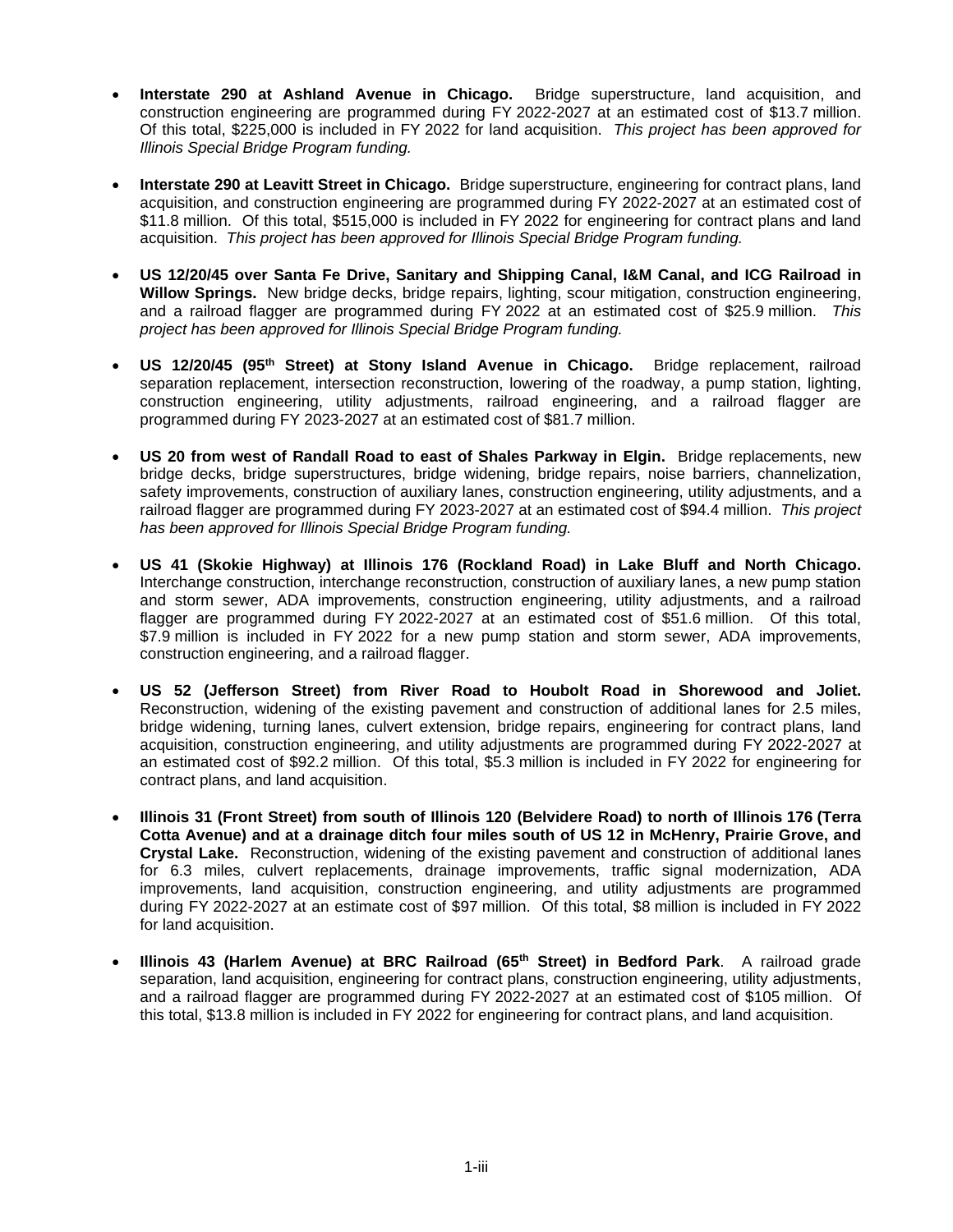- **Illinois 47 Corridor Improvements:** 
	- **North of Illinois 120 (McHenry Avenue) to US 14 in Woodstock.** Reconstruction and construction of additional lanes for 2 miles, intersection improvement, culvert replacement, construction engineering, utility adjustments, and a railroad flagger are programmed during FY 2023-2027 at an estimated cost of \$48 million.
	- **Illinois 47/Illinois 176 (Pleasant Valley Road) at Illinois 176 (north and south junctions) and at Pleasant Valley Road in McHenry County.** Intersection reconstruction, culvert replacement, and construction engineering are programmed during FY 2022-2027 at an estimated cost of \$40 million. Of this total, \$2.2 million is included in FY 2022 for construction engineering.
	- **Illinois 47/US 30 from Cross Street to south of Galena Road in Sugar Grove and Yorkville**. Reconstruction and construction of additional lanes for 4.3 miles, bridge replacements, culvert replacements, engineering for contract plans, and construction engineering are programmed during FY 2022-2027 at an estimated cost of \$65.5 million. Of this total, \$1.8 million is included in FY 2022 for engineering for contract plans. *This is a SAFTEA-LU National Corridor Infrastructure Project.*
- **Illinois 53 (Chicago Street) from US 52 to Arsenal Road in Joliet, Elwood and Wilmington.** Intersection improvement, channelization, engineering for design, location and environmental studies, engineering for contract plans, construction engineering, and utility adjustments are programmed during FY 2022-2027 at an estimated cost of \$47 million. Of this total, \$2.4 million is included in FY 2022 for engineering for design, location and environmental studies, and engineering for contract plans.
- **Illinois 53 from south of US 12 (Rand Road) to Illinois 62 (Algonquin Road).** Twelve new bridge decks, three bridge superstructures, bridge rehabilitation of the structure carrying Euclid Avenue over Illinois 53, land acquisition, engineering for contract plans, and construction engineering are programmed during FY 2022-2027 at an estimated cost of \$97 million. Of this total, \$250,000 is included in FY 2022 for engineering for contract plans. *This project has been approved for Illinois Special Bridge Program funding for the Euclid Avenue structure.*
- **Illinois 56 (Butterfield Road) from west of Illinois 53 to west of Interstate 355 and at Illinois 53 in Downers Grove.** Reconstruction and construction of additional lanes for 2 miles, a new bridge, intersection reconstruction, ADA improvements, bridge repair, new bridge deck, bridge beam replacement, noise barriers, retaining wall, construction engineering, and utility adjustments are programmed during FY 2023-2027 at an estimated cost of \$27.5 million.
- **Illinois 60/Illinois 83 from Illinois 176 (Maple Avenue) to CN Railroad in Mundelein.** Reconstruction and construction of additional lanes for 3 miles, construction of a railroad grade separation, engineering for contract plans, construction engineering, utility adjustments, and a railroad flagger are programmed during FY 2022-2027 at an estimated cost of \$112.3 million. Of this total, \$865,000 is included in FY 2022 for engineering for contract plans.
- **Illinois 120 (Belvidere Road) from Ashford Lane to US 45 in Grayslake.** Reconstruction and construction of additional lanes for nearly one mile, engineering for design, location and environmental studies, engineering for contract plans, land acquisition, and construction engineering are programmed during FY 2022-2027 at an estimated cost of \$29.4 million. Of this total, \$1.2 million is included in FY 2022 for engineering for design, location, and environmental studies.
- **Illinois 131 (Green Bay Road) from Wadsworth Road to Sunset Avenue in Beach Park and Waukegan.** Reconstruction and construction of additional lanes for 2.5 miles, construction engineering, and utility adjustments are programmed during FY 2023-2027 at an estimated cost of \$51.5 million. This project is being coordinated with the Waukegan National Airport expansion.